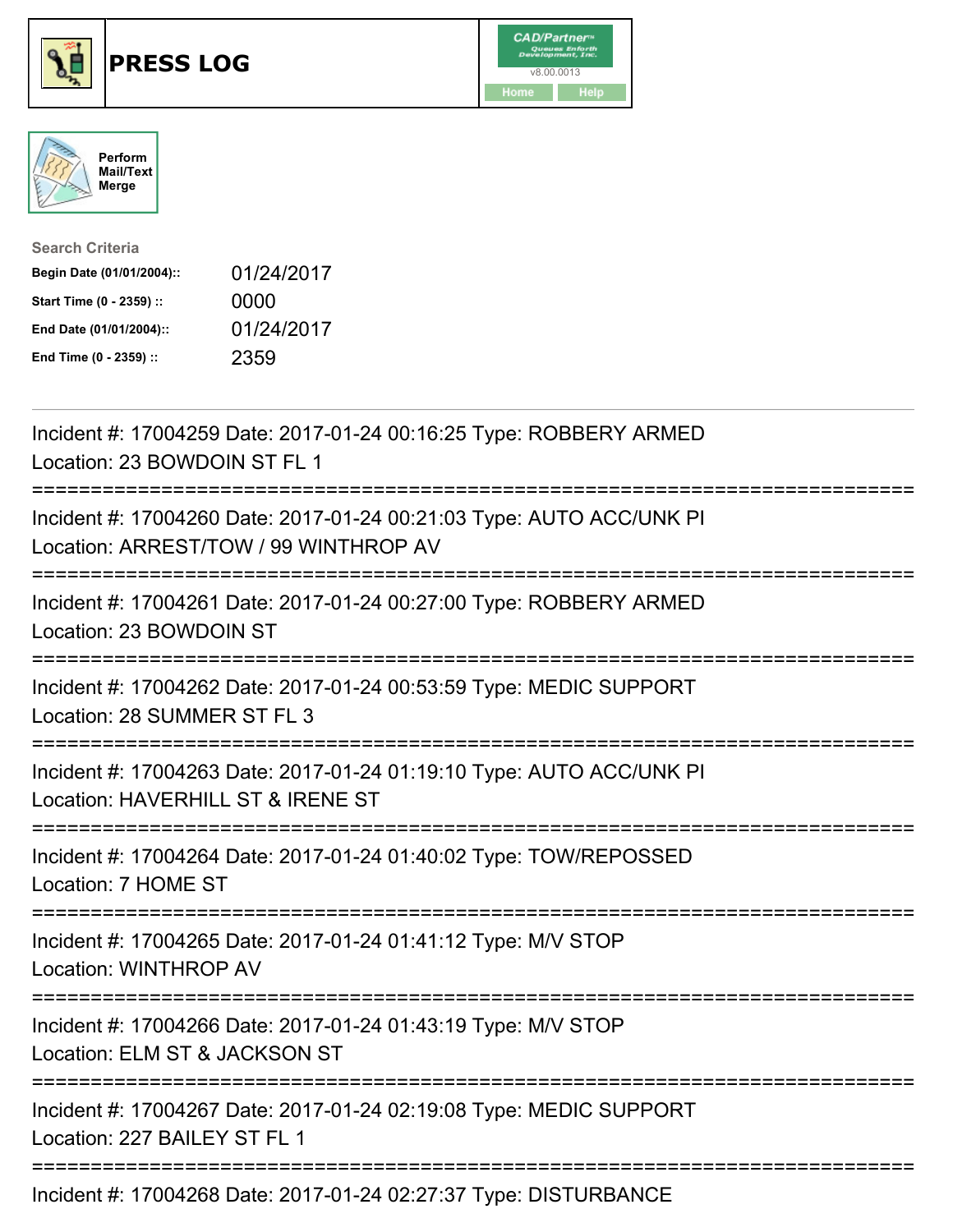Location: 161 PARK ST

=========================================================================== Incident #: 17004269 Date: 2017-01-24 02:39:37 Type: M/V STOP Location: CHICKERING ST & WINTHROP AV =========================================================================== Incident #: 17004270 Date: 2017-01-24 02:39:48 Type: LARCENY/PROG Location: 210 PHILLIPS ST =========================================================================== Incident #: 17004271 Date: 2017-01-24 02:59:50 Type: M/V STOP Location: MARKET ST & S UNION ST =========================================================================== Incident #: 17004272 Date: 2017-01-24 03:05:43 Type: M/V STOP Location: CENTRAL BRIDGE =========================================================================== Incident #: 17004273 Date: 2017-01-24 03:12:01 Type: ALARMS Location: SAL'S BROADWAY AUTO SERVICE / 505 S BROADWAY =========================================================================== Incident #: 17004274 Date: 2017-01-24 03:28:01 Type: M/V STOP Location: 17 BENNINGTON ST =========================================================================== Incident #: 17004275 Date: 2017-01-24 03:39:21 Type: MEDIC SUPPORT Location: 91 BROADWAY FL 2 =========================================================================== Incident #: 17004276 Date: 2017-01-24 03:45:39 Type: M/V STOP Location: HAVERHILL ST & IRENE ST =========================================================================== Incident #: 17004277 Date: 2017-01-24 05:04:39 Type: NOISE ORD Location: 43 SWAN ST =========================================================================== Incident #: 17004278 Date: 2017-01-24 05:32:30 Type: M/V STOP Location: JACKSON ST & KNOX ST =========================================================================== Incident #: 17004279 Date: 2017-01-24 05:38:31 Type: ALARMS Location: CHILD CARE CENTER / 581 ANDOVER ST =========================================================================== Incident #: 17004280 Date: 2017-01-24 05:51:35 Type: CK WELL BEING Location: 15 CAMELLA TEOLI WY =========================================================================== Incident #: 17004281 Date: 2017-01-24 05:56:35 Type: AUTO ACC/NO PI Location: ARLINGTON ST & SPRUCE ST =========================================================================== Incident #: 17004282 Date: 2017-01-24 06:49:18 Type: B&E/MV/PAST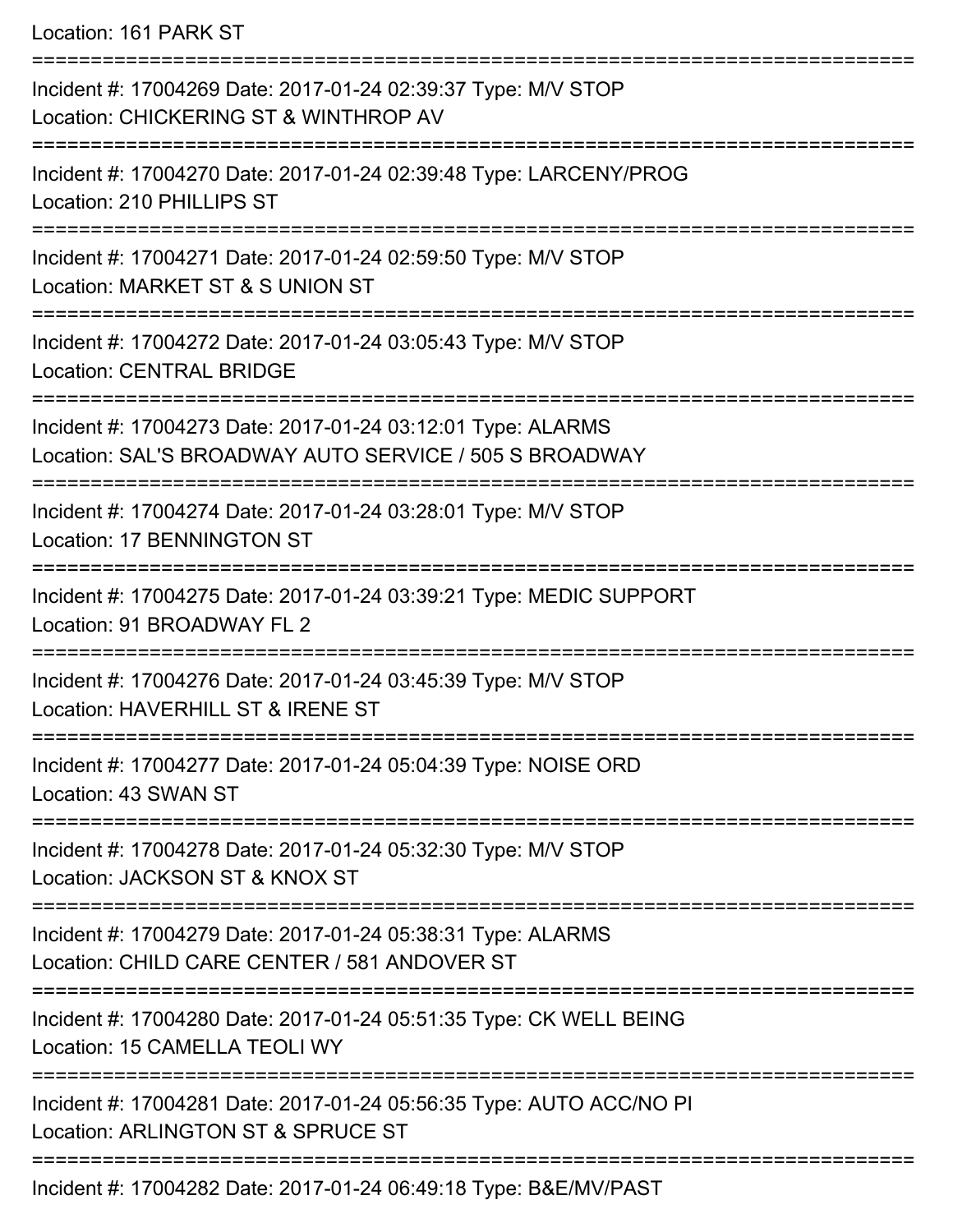| Incident #: 17004283 Date: 2017-01-24 07:01:46 Type: M/V STOP<br>Location: 50 CEDAR ST                           |
|------------------------------------------------------------------------------------------------------------------|
| Incident #: 17004284 Date: 2017-01-24 07:09:21 Type: LARCENY/PAST<br>Location: 198 BRUCE ST                      |
| Incident #: 17004285 Date: 2017-01-24 07:12:59 Type: AUTO ACC/NO PI<br>Location: TRESPASS TOW / 469 HAVERHILL ST |
| Incident #: 17004286 Date: 2017-01-24 07:21:57 Type: LARCENY/PAST<br>Location: 270 CANAL ST                      |
| Incident #: 17004287 Date: 2017-01-24 07:32:21 Type: SUS PERS/MV<br>Location: 84 WARREN ST                       |
| Incident #: 17004288 Date: 2017-01-24 07:43:55 Type: ALARMS<br>Location: 12 RIDGE RD                             |
| Incident #: 17004289 Date: 2017-01-24 07:44:18 Type: WIRE DOWN<br>Location: 17 FALMOUTH ST                       |
| Incident #: 17004290 Date: 2017-01-24 08:08:39 Type: DISTURBANCE<br>Location: 23 JORDAN ST #9                    |
| Incident #: 17004291 Date: 2017-01-24 08:42:19 Type: ALARMS<br>Location: BRITISH CLUB / 80 CAMBRIDGE ST          |
| Incident #: 17004292 Date: 2017-01-24 08:42:49 Type: STOL/MV/PAS<br>Location: 38 BRADFORD ST                     |
| Incident #: 17004293 Date: 2017-01-24 08:44:09 Type: AUTO ACC/NO PI<br>Location: CLARENCE TER & E HAVERHILL ST   |
| Incident #: 17004294 Date: 2017-01-24 09:06:56 Type: WIRE DOWN<br>Location: 21 SANBORN ST                        |
| Incident #: 17004295 Date: 2017-01-24 09:17:38 Type: MEDIC SUPPORT<br>Location: SOCIAL SECURITY / 439 S UNION ST |
| Incident #: 17004296 Date: 2017-01-24 09:36:54 Type: TRESPASSING                                                 |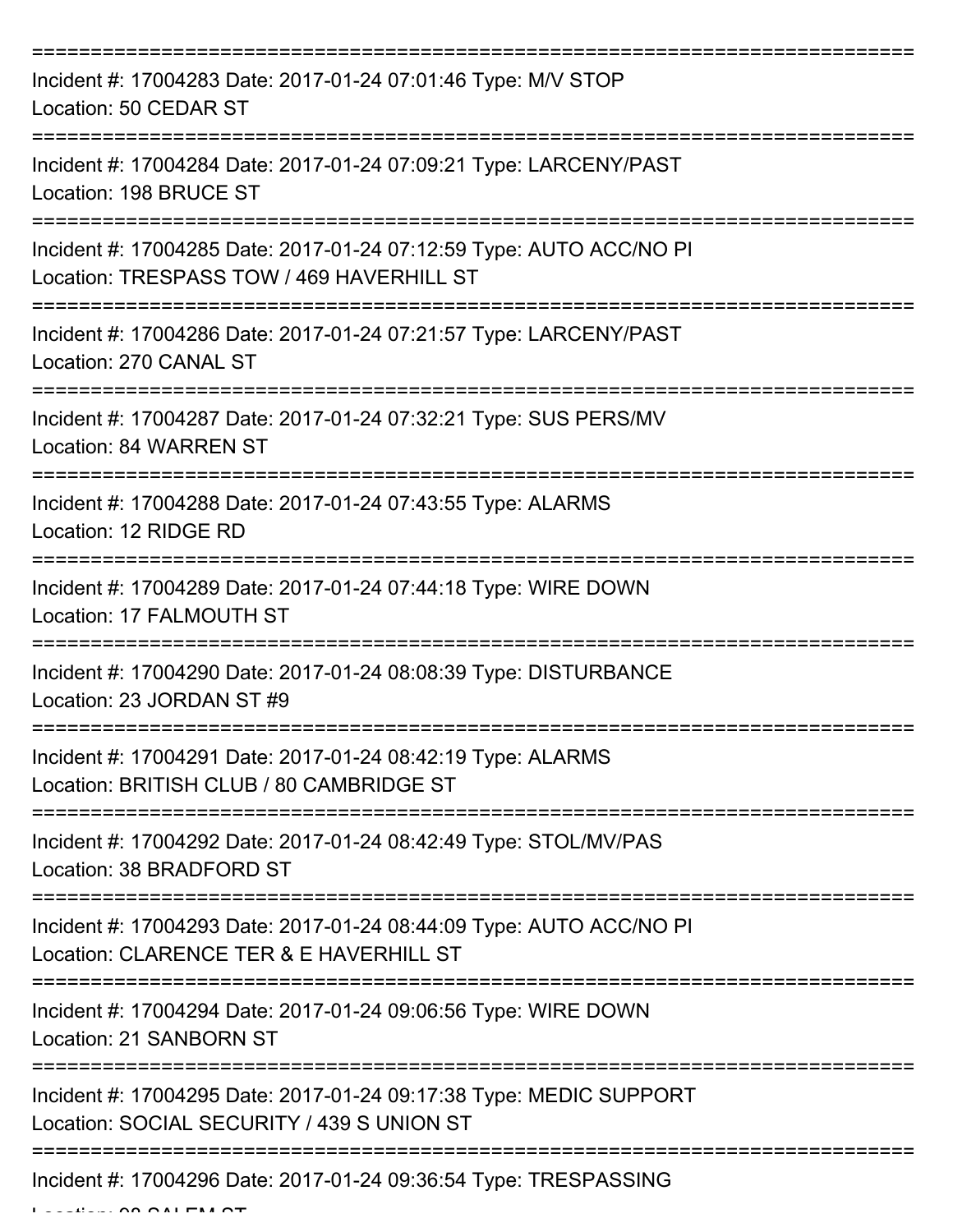| Incident #: 17004297 Date: 2017-01-24 09:39:26 Type: AUTO ACC/NO PI<br>Location: 896 ESSEX ST                    |
|------------------------------------------------------------------------------------------------------------------|
| Incident #: 17004298 Date: 2017-01-24 09:42:43 Type: ALARM/BURG<br>Location: 73 MYRTLE ST                        |
| Incident #: 17004299 Date: 2017-01-24 09:45:35 Type: THREATS<br>Location: PARTHUM SCHOOL / 255 E HAVERHILL ST    |
| Incident #: 17004300 Date: 2017-01-24 09:46:06 Type: THREATS<br>Location: 169 HAVERHILL ST                       |
| Incident #: 17004301 Date: 2017-01-24 09:53:03 Type: CK WELL BEING<br>Location: 599 ANDOVER ST                   |
| Incident #: 17004302 Date: 2017-01-24 09:54:51 Type: RECOV/STOL/MV<br>Location: 67 NEWTON ST                     |
| Incident #: 17004303 Date: 2017-01-24 10:02:43 Type: M/V STOP<br>Location: BRADFORD ST & HAMPSHIRE ST            |
| Incident #: 17004305 Date: 2017-01-24 10:03:53 Type: KEEP PEACE<br>Location: 51 MAY ST                           |
| Incident #: 17004304 Date: 2017-01-24 10:05:03 Type: NOTIFICATION<br>Location: 81 TREMONT ST                     |
| Incident #: 17004306 Date: 2017-01-24 10:07:06 Type: RECOV/STOL/MV<br>Location: CUSTER ST & JACKSON ST           |
| Incident #: 17004307 Date: 2017-01-24 10:07:22 Type: MAL DAMAGE<br>Location: 12 GROVE ST                         |
| Incident #: 17004308 Date: 2017-01-24 10:13:06 Type: UNWANTEDGUEST<br>Location: THE BRACES PLACE / 335 COMMON ST |
| Incident #: 17004309 Date: 2017-01-24 10:24:03 Type: INVEST CONT<br>Location: 51 MAY ST                          |
| Incident #: 17004310 Date: 2017-01-24 10:26:05 Type: M/V STOP                                                    |

Location: BDOADWAV & HAVEDHILL ST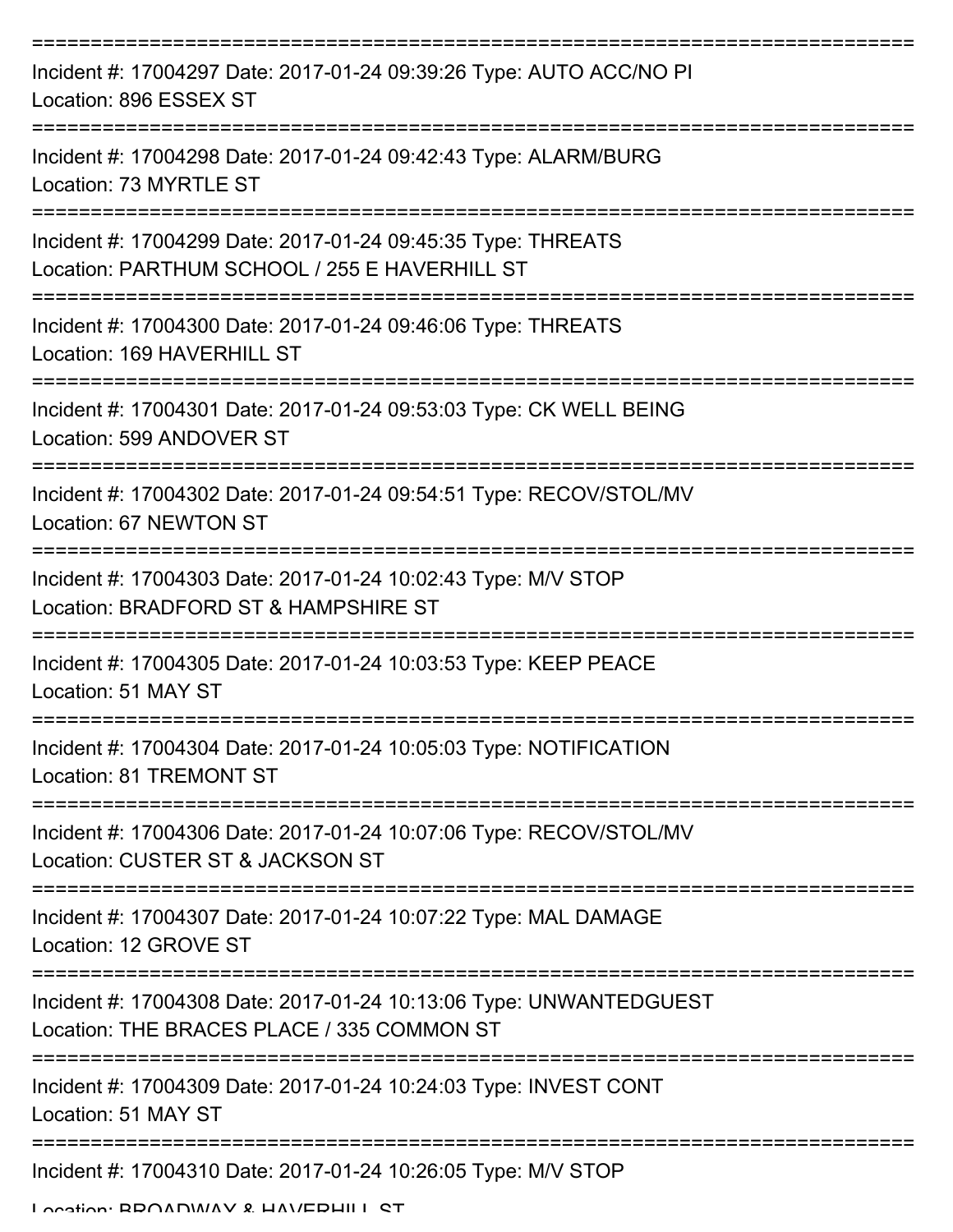| Incident #: 17004311 Date: 2017-01-24 10:34:30 Type: M/V STOP<br>Location: BROADWAY & LOWELL ST                  |
|------------------------------------------------------------------------------------------------------------------|
| Incident #: 17004312 Date: 2017-01-24 10:41:01 Type: A&B PAST<br>Location: 75 NEWTON ST                          |
| Incident #: 17004313 Date: 2017-01-24 10:53:57 Type: M/V STOP<br>Location: 237 SARATOGA ST                       |
| Incident #: 17004314 Date: 2017-01-24 10:58:02 Type: TOW OF M/V<br>Location: APPLETON ST & ESSEX ST              |
| Incident #: 17004315 Date: 2017-01-24 10:59:35 Type: TOW OF M/V<br>Location: APPLETON ST & ESSEX ST              |
| Incident #: 17004316 Date: 2017-01-24 10:59:50 Type: DISTURBANCE<br>Location: MCDONALDS / 50 BROADWAY            |
| Incident #: 17004317 Date: 2017-01-24 11:04:05 Type: INVESTIGATION<br>Location: 70 N PARISH RD                   |
| Incident #: 17004318 Date: 2017-01-24 11:06:18 Type: TOW OF M/V<br>Location: LAWRENCE ST & METHUEN ST            |
| Incident #: 17004319 Date: 2017-01-24 11:09:05 Type: ALARM/BURG<br>Location: 133 S UNION ST                      |
| ----------------<br>Incident #: 17004320 Date: 2017-01-24 11:10:36 Type: M/V STOP<br><b>Location: MARSTON ST</b> |
| Incident #: 17004321 Date: 2017-01-24 11:20:41 Type: 209A/VIOLATION<br>Location: 74 LEXINGTON ST                 |
| Incident #: 17004322 Date: 2017-01-24 11:27:50 Type: SEX OFFENDER<br>Location: 248 BROADWAY ST. #210             |
| Incident #: 17004323 Date: 2017-01-24 11:33:37 Type: INVEST CONT<br>Location: 40 CHESTER ST                      |
| Incident #: 17004324 Date: 2017-01-24 11:39:46 Type: TOW OF M/V<br>Location: 51 CENTRE ST                        |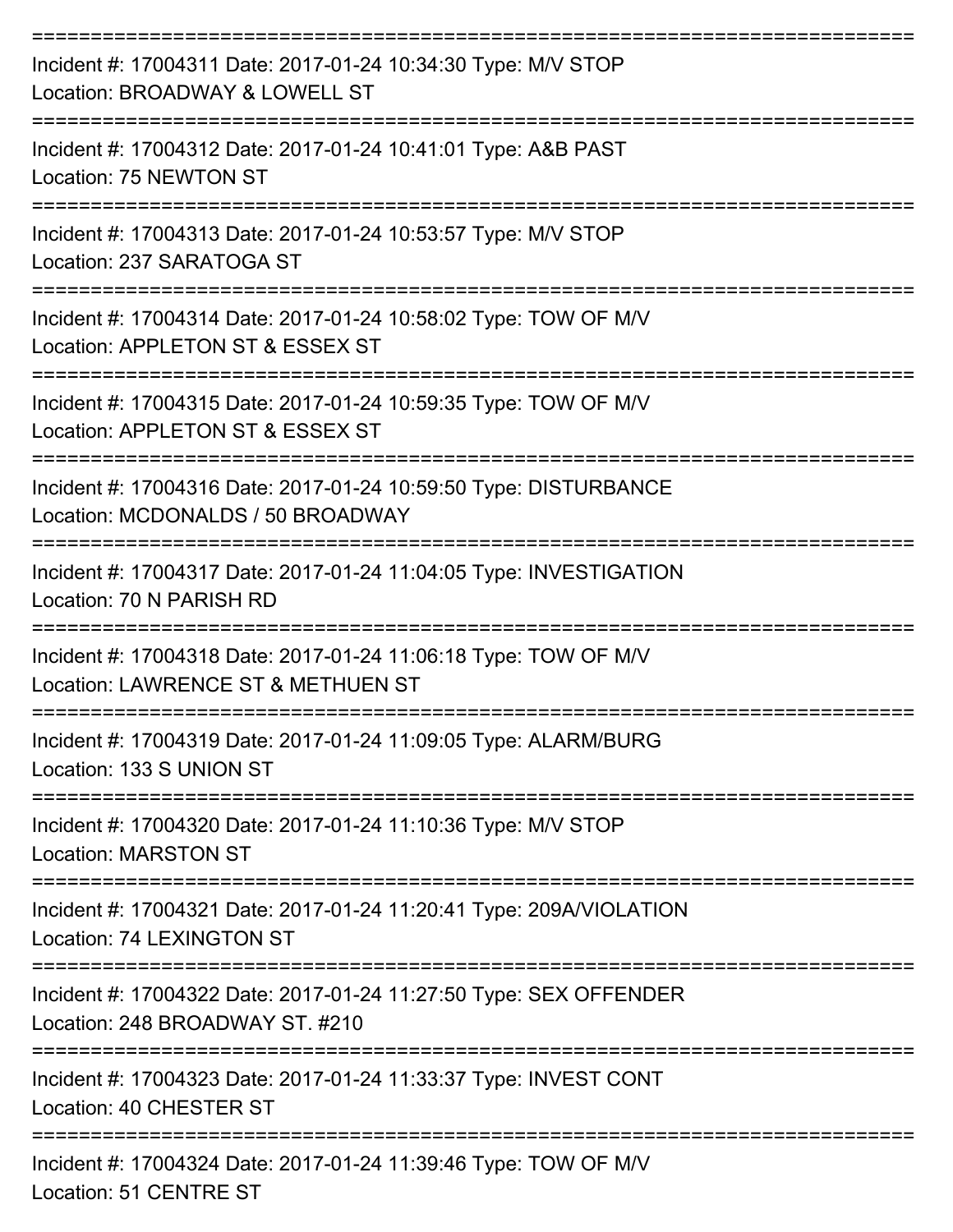| Incident #: 17004325 Date: 2017-01-24 12:14:35 Type: RECOV/STOL/MV<br>Location: 141 AMESBURY ST                                |
|--------------------------------------------------------------------------------------------------------------------------------|
| -------------------------------<br>Incident #: 17004326 Date: 2017-01-24 12:48:57 Type: E911 HANGUP<br>Location: 17 PLUMMER RD |
| Incident #: 17004327 Date: 2017-01-24 13:06:15 Type: UNKNOWN PROB<br><b>Location: FALLS BRIDGE</b>                             |
| Incident #: 17004328 Date: 2017-01-24 13:09:16 Type: INVESTIGATION<br>Location: 66 WATER ST                                    |
| Incident #: 17004330 Date: 2017-01-24 13:11:11 Type: IDENTITY THEFT<br>Location: 13 W LAUREL ST #BLDG 7                        |
| Incident #: 17004329 Date: 2017-01-24 13:13:03 Type: GENERAL SERV<br>Location: 5 EUTAW ST                                      |
| Incident #: 17004331 Date: 2017-01-24 13:24:22 Type: WARRANT SERVE<br>Location: 63 AVON ST                                     |
| Incident #: 17004332 Date: 2017-01-24 13:29:45 Type: WARRANT SERVE<br>Location: 44 KENDALL ST                                  |
| Incident #: 17004333 Date: 2017-01-24 13:46:15 Type: RECOV/STOL/MV<br>Location: 270 CANAL ST                                   |
| Incident #: 17004334 Date: 2017-01-24 14:05:25 Type: INVEST CONT<br>Location: 711 / 370 BROADWAY                               |
| Incident #: 17004335 Date: 2017-01-24 14:05:29 Type: MEDIC SUPPORT<br>Location: 105 SHAWSHEEN RD                               |
| Incident #: 17004336 Date: 2017-01-24 14:13:00 Type: AUTO ACC/NO PI<br>Location: 54 NEWBURY ST                                 |
| Incident #: 17004337 Date: 2017-01-24 14:16:19 Type: M/V STOP<br>Location: 25 MARSTON ST                                       |
| Incident #: 17004338 Date: 2017-01-24 14:19:12 Type: WIRE DOWN<br>Location: LAWRENCE ST & PARK ST                              |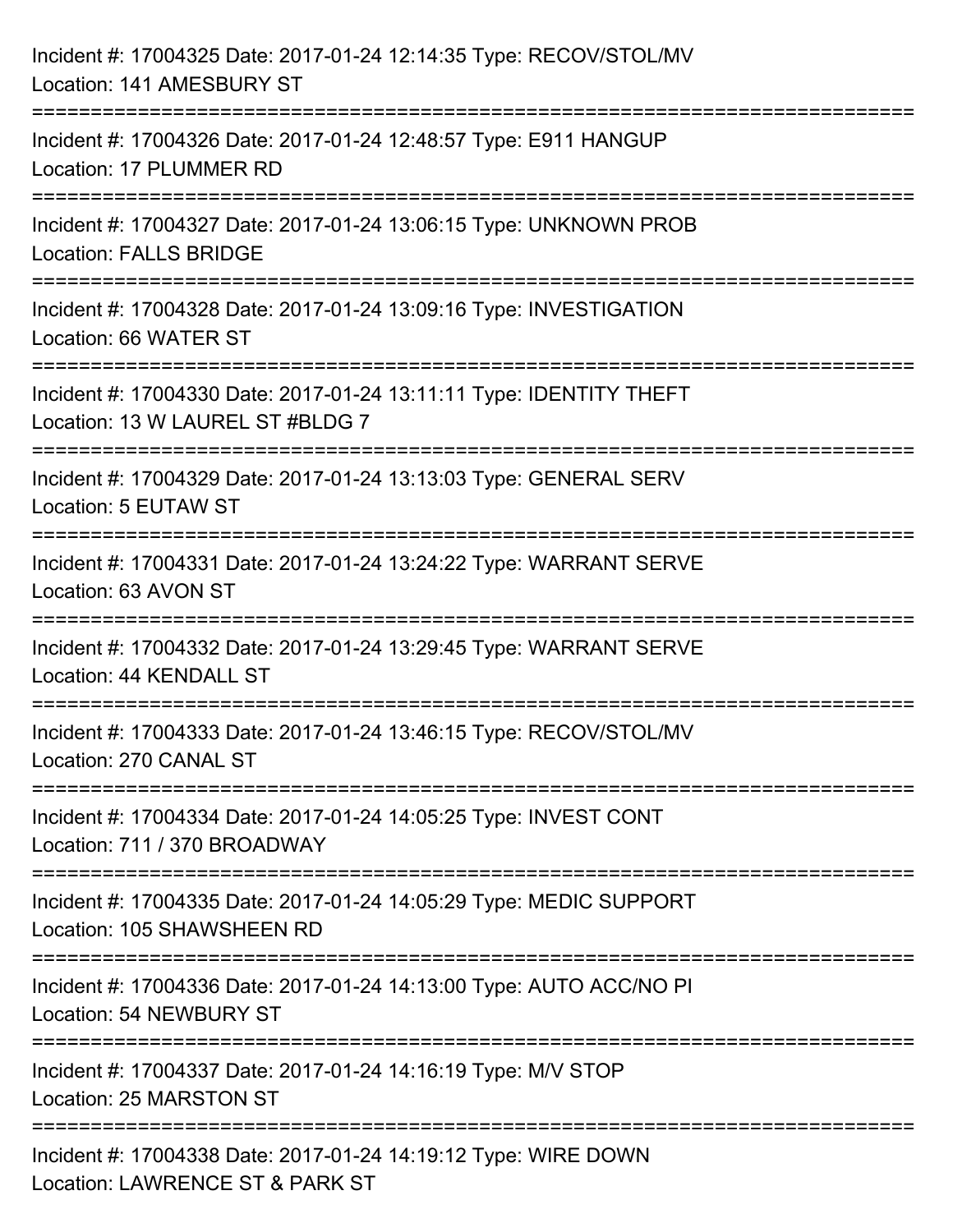| Incident #: 17004339 Date: 2017-01-24 14:32:20 Type: WARRANT SERVE<br>Location: 351 HAMPSHIRE ST FL 2ND                           |
|-----------------------------------------------------------------------------------------------------------------------------------|
| Incident #: 17004340 Date: 2017-01-24 14:42:47 Type: STOL/MV/PAS<br>Location: 391 CHESTNUT ST                                     |
| Incident #: 17004341 Date: 2017-01-24 14:52:15 Type: 209A/SERVE<br>Location: 28 BUSWELL ST                                        |
| Incident #: 17004342 Date: 2017-01-24 15:02:21 Type: ALARM/HOLD<br>Location: 300 COLONIAL RD                                      |
| Incident #: 17004343 Date: 2017-01-24 15:05:26 Type: CK WELL BEING<br>Location: 384 SALEM ST #2                                   |
| Incident #: 17004345 Date: 2017-01-24 15:31:25 Type: KEEP PEACE<br>Location: 10 CAMPO SECO ST                                     |
| Incident #: 17004344 Date: 2017-01-24 15:31:53 Type: M/V STOP<br>Location: 18 MAY ST                                              |
| Incident #: 17004346 Date: 2017-01-24 15:34:06 Type: M/V STOP<br>Location: HAVERHILL ST & MARGIN ST                               |
| Incident #: 17004347 Date: 2017-01-24 15:39:16 Type: SUS PERS/MV<br>Location: 3 BIGELOW ST                                        |
| Incident #: 17004348 Date: 2017-01-24 15:44:36 Type: M/V STOP<br>Location: BROADWAY & LOWELL ST                                   |
| Incident #: 17004349 Date: 2017-01-24 15:45:10 Type: DK (DRUNK)<br>Location: SLE SCHOOL / 165 CRAWFORD                            |
| Incident #: 17004350 Date: 2017-01-24 15:48:50 Type: SUS PERS/MV<br>Location: 187 BROADWAY<br>:================================== |
| Incident #: 17004351 Date: 2017-01-24 15:51:52 Type: M/V STOP<br>Location: BROADWAY & CONCORD ST                                  |
| Incident #: 17004352 Date: 2017-01-24 16:00:51 Type: 209A/VIOLATION<br>Location: 137 WARWICK ST FL 2ND                            |

===========================================================================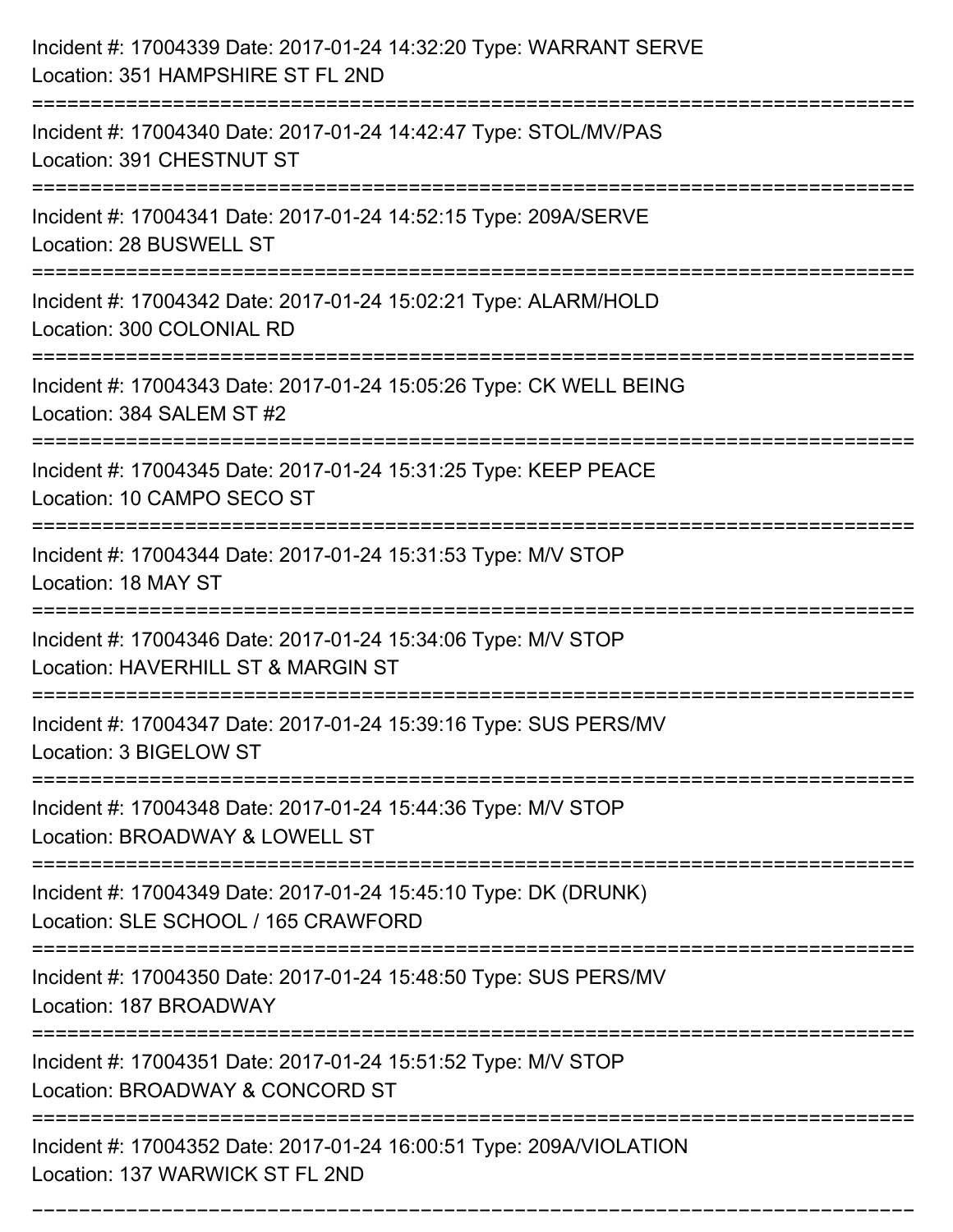| Incident #: 17004353 Date: 2017-01-24 16:05:59 Type: M/V STOP<br>Location: CVS PHARMACY / 266 BROADWAY                         |
|--------------------------------------------------------------------------------------------------------------------------------|
| Incident #: 17004354 Date: 2017-01-24 16:28:09 Type: CK WELL BEING<br>Location: 176 BAILEY ST                                  |
| Incident #: 17004355 Date: 2017-01-24 16:31:54 Type: KEEP PEACE<br>Location: 40 POPLAR ST                                      |
| Incident #: 17004357 Date: 2017-01-24 16:39:54 Type: MISSING PERS<br>Location: 26 FARLEY ST                                    |
| Incident #: 17004356 Date: 2017-01-24 16:43:14 Type: 209A/SERVE<br>Location: 8 MARGIN ST                                       |
| Incident #: 17004358 Date: 2017-01-24 16:47:23 Type: M/V STOP<br>Location: S UNION ST & WINTHROP AV                            |
| Incident #: 17004359 Date: 2017-01-24 16:48:29 Type: 209A/SERVE<br>Location: 6 SCHOOL ST                                       |
| Incident #: 17004360 Date: 2017-01-24 16:57:44 Type: 209A/SERVE<br>Location: 1075 ESSEX ST                                     |
| Incident #: 17004361 Date: 2017-01-24 17:04:18 Type: MEDIC SUPPORT<br>Location: 7 WENDELL ST                                   |
| Incident #: 17004363 Date: 2017-01-24 17:10:59 Type: DRUG VIO<br>Location: 320 S BROADWAY                                      |
| Incident #: 17004362 Date: 2017-01-24 17:11:36 Type: INVEST CONT<br>Location: 90 LOWELL ST                                     |
| Incident #: 17004364 Date: 2017-01-24 17:16:05 Type: LIC PLATE STO<br><b>Location: LANSDOWNE CT</b>                            |
| ==============================<br>Incident #: 17004365 Date: 2017-01-24 17:20:10 Type: 209A/SERVE<br>Location: 138 SARATOGA ST |
| Incident #: 17004366 Date: 2017-01-24 17:25:16 Type: ALARM/BURG<br>Location: 28 PACKARD ST                                     |
|                                                                                                                                |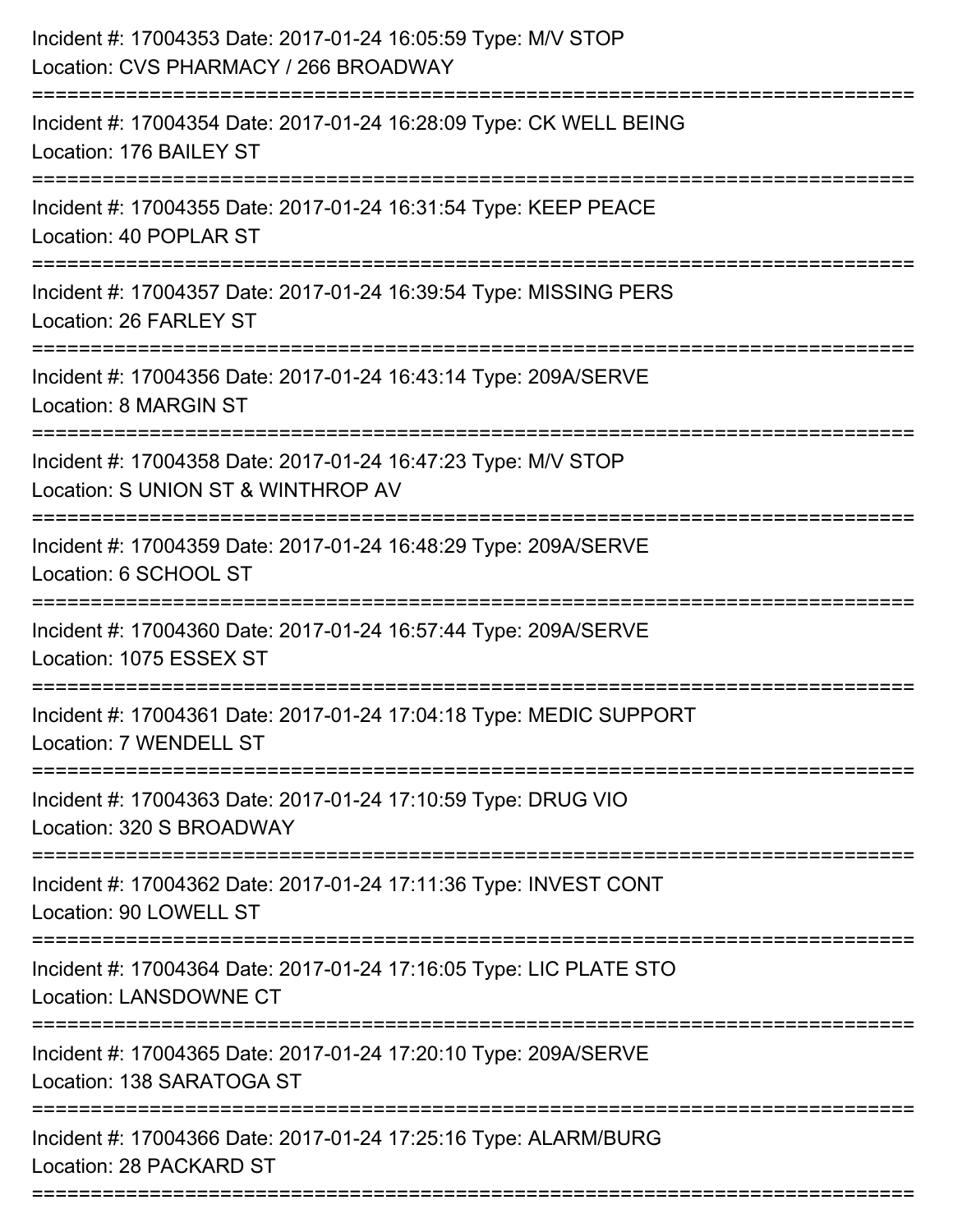| Incident #: 17004368 Date: 2017-01-24 17:31:31 Type: M/V STOP<br>Location: BRADFORD ST & BROADWAY           |
|-------------------------------------------------------------------------------------------------------------|
| Incident #: 17004369 Date: 2017-01-24 17:32:07 Type: NOTIFICATION<br>Location: 63 AVON ST                   |
| Incident #: 17004370 Date: 2017-01-24 17:32:27 Type: UNWANTEDGUEST<br>Location: 248 BROADWAY #309           |
| Incident #: 17004371 Date: 2017-01-24 17:35:56 Type: M/V STOP<br>Location: LEBANON ST & WHITE ST            |
| Incident #: 17004372 Date: 2017-01-24 17:46:23 Type: ALARM/HOLD<br>Location: TD BANKNORTH MA / 450 ESSEX ST |
| Incident #: 17004373 Date: 2017-01-24 18:03:28 Type: INVEST CONT<br>Location: 15 WALNUT ST                  |
| Incident #: 17004374 Date: 2017-01-24 18:05:39 Type: M/V STOP<br>Location: ESSEX ST & NEWBURY ST            |
| Incident #: 17004375 Date: 2017-01-24 18:16:00 Type: SUS PERS/MV<br>Location: WALGREENS / 220 S BROADWAY    |
| Incident #: 17004376 Date: 2017-01-24 18:21:11 Type: M/V STOP<br>Location: 126 S BROADWAY                   |
| Incident #: 17004377 Date: 2017-01-24 18:22:41 Type: M/V STOP<br>Location: BURGER KING / 187 BROADWAY       |
| Incident #: 17004378 Date: 2017-01-24 18:28:26 Type: GENERAL SERV<br>Location: EVERETT ST & SANBORN ST      |
| Incident #: 17004379 Date: 2017-01-24 18:34:39 Type: M/V STOP<br>Location: BROADWAY & CONCORD ST            |
| Incident #: 17004380 Date: 2017-01-24 18:35:55 Type: M/V STOP<br>Location: FRONT ST & S BROADWAY            |
|                                                                                                             |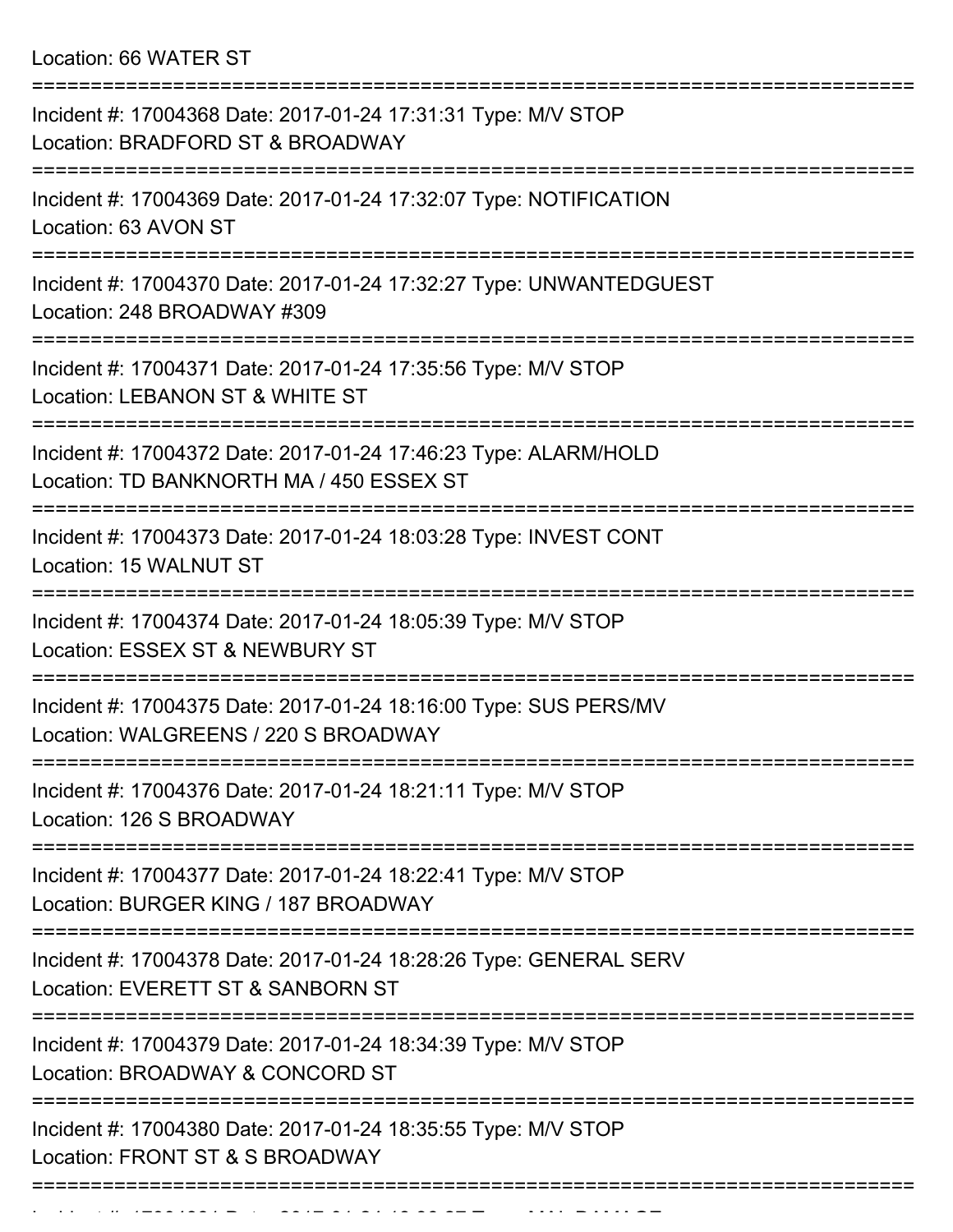Location: 19 MECHANIC ST FL 2

| Incident #: 17004382 Date: 2017-01-24 18:37:32 Type: M/V STOP<br>Location: BRUCE ST & CORNISH ST      |
|-------------------------------------------------------------------------------------------------------|
| Incident #: 17004383 Date: 2017-01-24 18:43:48 Type: CHILD ABUSE<br>Location: 90 LOWELL ST            |
| Incident #: 17004384 Date: 2017-01-24 18:53:09 Type: M/V STOP<br>Location: FRANKLIN ST & METHUEN ST   |
| Incident #: 17004385 Date: 2017-01-24 19:09:47 Type: M/V STOP<br>Location: 99 BERKELEY ST             |
| Incident #: 17004386 Date: 2017-01-24 19:17:58 Type: MEDIC SUPPORT<br>Location: 499 ESSEX ST          |
| Incident #: 17004387 Date: 2017-01-24 19:18:39 Type: M/V STOP<br>Location: 70 BERKELEY ST             |
| Incident #: 17004388 Date: 2017-01-24 19:23:04 Type: MV/BLOCKING<br>Location: 42 SALEM ST FL 1        |
| Incident #: 17004389 Date: 2017-01-24 19:30:28 Type: M/V STOP<br>Location: CAMBRIDGE ST & WINTHROP AV |
| Incident #: 17004390 Date: 2017-01-24 19:32:03 Type: M/V STOP<br>Location: 70 BERKELEY ST             |
| Incident #: 17004391 Date: 2017-01-24 19:34:32 Type: MISSING PERS<br>Location: 63B AMES ST            |
| Incident #: 17004392 Date: 2017-01-24 19:38:20 Type: HARASSMENT<br>Location: 205 BROADWAY             |
| Incident #: 17004393 Date: 2017-01-24 19:42:06 Type: B&E/PAST<br>Location: 61 W LAUREL ST             |
| Incident #: 17004394 Date: 2017-01-24 19:46:40 Type: MISSING PERS<br>Location: 155 WEST ST            |
|                                                                                                       |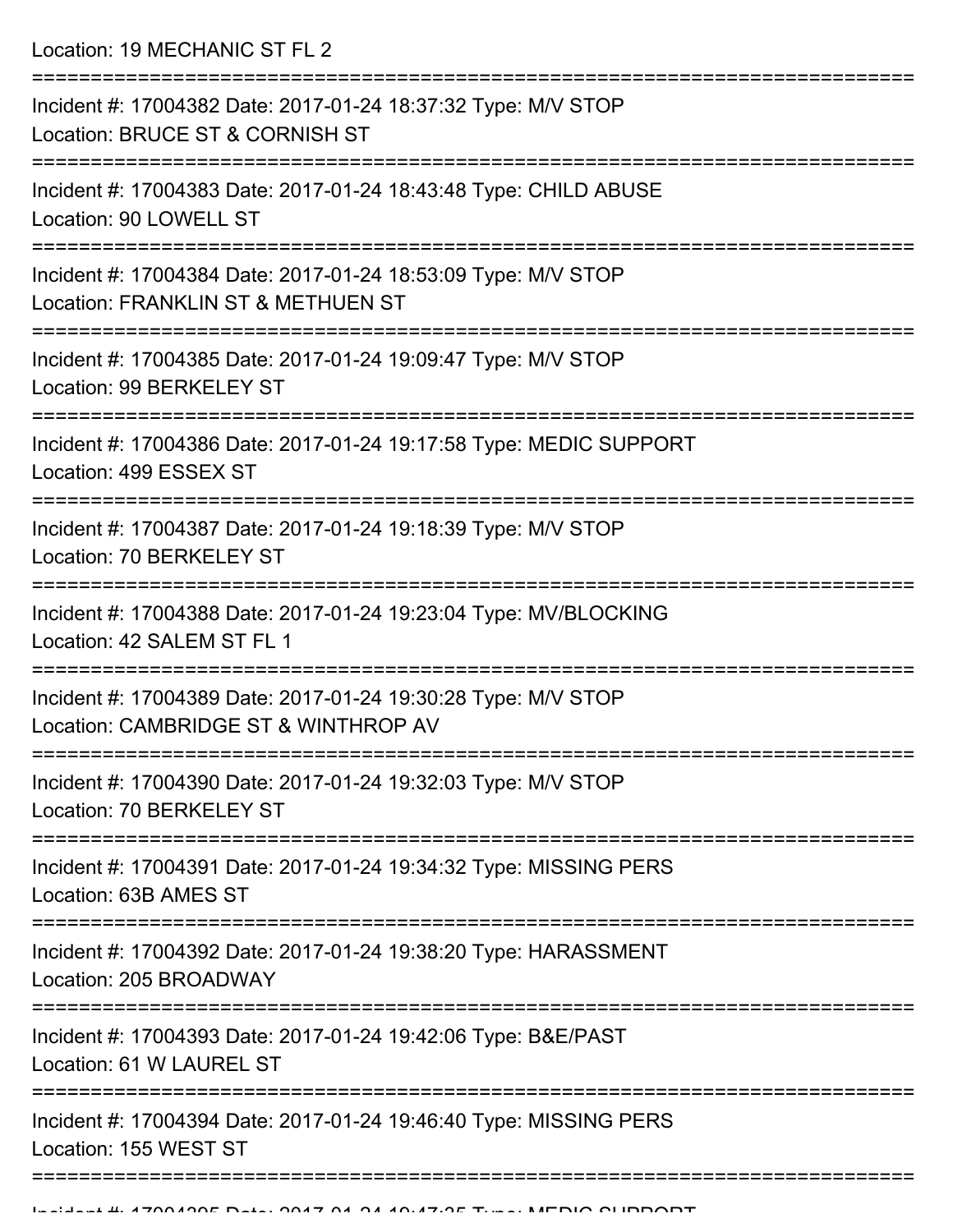Location: 46 S BOWDOIN ST

| Incident #: 17004396 Date: 2017-01-24 19:49:37 Type: M/V STOP<br>Location: GRAFTON ST & S UNION ST                                     |
|----------------------------------------------------------------------------------------------------------------------------------------|
| Incident #: 17004397 Date: 2017-01-24 19:57:58 Type: ALARM/BURG<br>Location: 101 AMESBURY ST                                           |
| Incident #: 17004398 Date: 2017-01-24 20:12:15 Type: M/V STOP<br>Location: BROADWAY & VALLEY ST                                        |
| Incident #: 17004399 Date: 2017-01-24 20:35:40 Type: M/V STOP<br>Location: MADISON ST & MT VERNON ST                                   |
| Incident #: 17004400 Date: 2017-01-24 21:02:22 Type: MEDIC SUPPORT<br>Location: 97 GREENFIELD ST                                       |
| Incident #: 17004401 Date: 2017-01-24 21:05:58 Type: 911 HANG UP<br>Location: 469 HAMPSHIRE ST                                         |
| Incident #: 17004402 Date: 2017-01-24 21:08:21 Type: NOISE ORD<br>Location: 238 WATER ST #C                                            |
| Incident #: 17004403 Date: 2017-01-24 21:20:42 Type: MISSING PERS<br>Location: 155 WEST ST                                             |
| Incident #: 17004404 Date: 2017-01-24 21:25:11 Type: UNKNOWN PROB<br>Location: 158 BOXFORD ST                                          |
| ======================================<br>Incident #: 17004405 Date: 2017-01-24 21:34:07 Type: EXTRA SURVEIL<br>Location: 270 CANAL ST |
| Incident #: 17004406 Date: 2017-01-24 21:42:55 Type: SHOTS FIRED<br>Location: BERNARD AV                                               |
| Incident #: 17004407 Date: 2017-01-24 21:46:01 Type: AUTO ACC/NO PI<br>Location: HAMPSHIRE ST & LAWRENCE ST                            |
| Incident #: 17004408 Date: 2017-01-24 21:50:00 Type: M/V STOP<br>Location: NEWBURY ST & ORCHARD ST                                     |
| Incident #: 17004400 Dete: 2017 01 24 21:52:05 Type: HIT & DUN MAI                                                                     |

Incident #: 17004409 Date: 2017-01-24 21:53:05 Type: HIT & RUN M/V